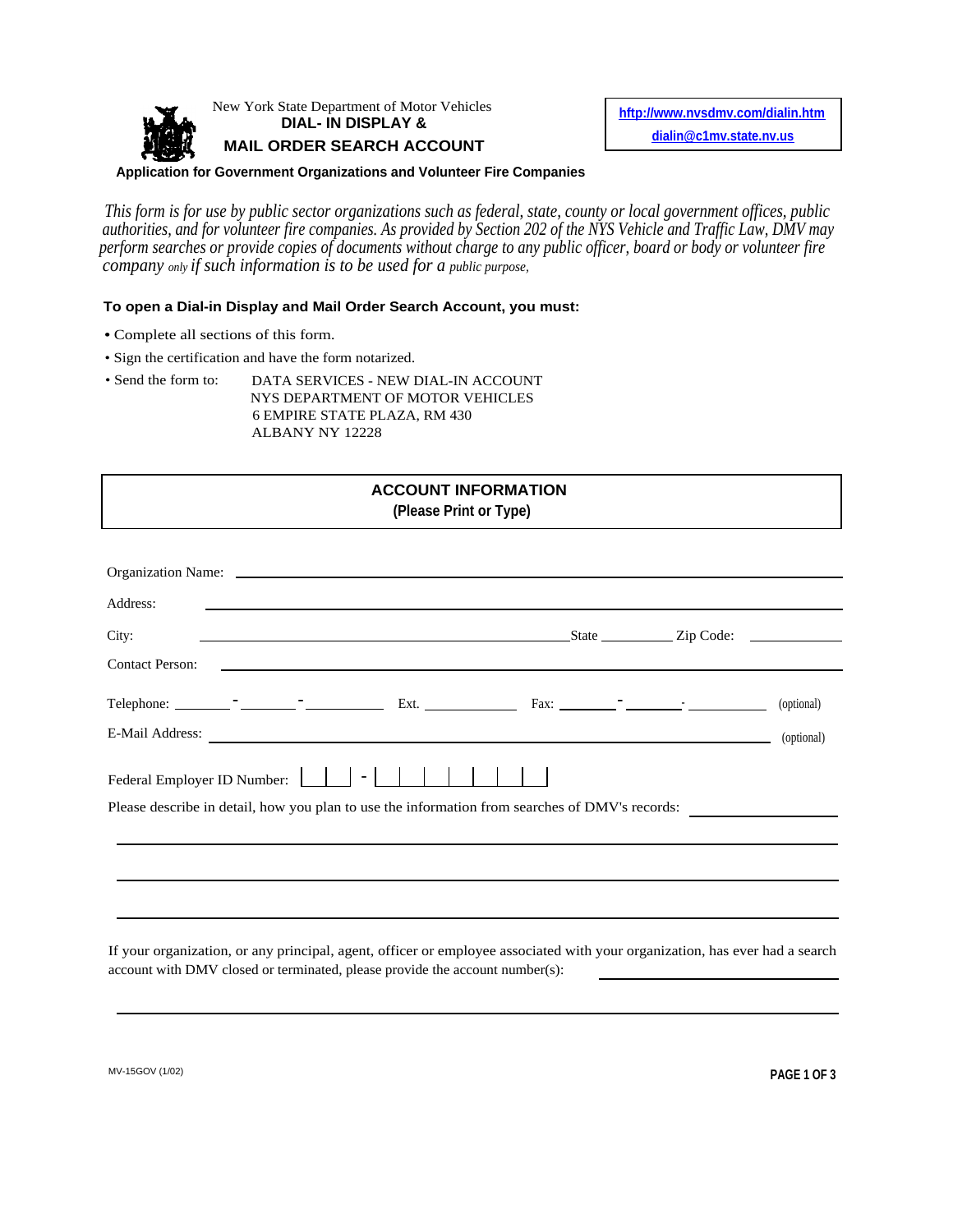The Federal Driver's Privacy Protection Act (DPPA) (I 8 U.S.C. Sec. 2721 *et seq.)* permits government agencies and private persons or entities acting on their behalf, access to motor vehicle records for use in carrying out agency functions. Your signature indicates that you, the applicant (and your officers, agents, partners, owners and employees), have read and will comply with the DPPA, that you are a public officer or you represent a public board or body, and that you agree to abide by the following terms of service:

- 1. You will only perform searches of DMV for use in carrying out your agency's functions.
- 2. You will notify DMV in writing, within 30 days, if there is any change in the information you have provided in this application. You will file a replacement for this application within 60 days of any such request by DMV.
- 3. You will maintain records of the searches you perform using Dial-In. Each record must indicate: the date of your search and the name, license number, plate number or VIN you searched for. You will maintain each record FOR FIVE YEARS after the date of your search. The records must be available to DW upon request for audit purposes. The records must be organized to permit retrieval by the name, license number, plate number or VIN you searched for. If you do not maintain an office location within New York State, you will forward all records requested to the place and location designated by the Department. The location where you will keep records of searches is:

| Address:                                                                                                                                                                                                                                                                                                                                                                                   |                                |
|--------------------------------------------------------------------------------------------------------------------------------------------------------------------------------------------------------------------------------------------------------------------------------------------------------------------------------------------------------------------------------------------|--------------------------------|
| City:<br><u> 1989 - Johann Harry Harry Harry Harry Harry Harry Harry Harry Harry Harry Harry Harry Harry Harry Harry Harry</u>                                                                                                                                                                                                                                                             | $\mathsf{Zip Code:}$<br>State: |
| $Telephone:$ $\qquad \qquad$ $\qquad \qquad$ $\qquad \qquad$ $\qquad \qquad$ $\qquad \qquad$ $\qquad \qquad$ $\qquad \qquad$ $\qquad \qquad$ $\qquad \qquad$ $\qquad \qquad$ $\qquad \qquad$ $\qquad \qquad$ $\qquad$ $\qquad \qquad$ $\qquad \qquad$ $\qquad \qquad$ $\qquad \qquad$ $\qquad$ $\qquad \qquad$ $\qquad$ $\qquad$ $\qquad$ $\qquad$ $\qquad$ $\qquad$ $\qquad$ $\qquad$ $\$ | Ext.<br>(optional)             |
| E-Mail Address:                                                                                                                                                                                                                                                                                                                                                                            | (optional)                     |

- 4. If you share personal information from DMV with a recipient outside your organization, you will collect from that recipient an agreement identifying the recipient and specifying their DPPA Permissible Use for the information. You will retain the agreement FOR FIVE YEARS after the date when you last shared DMV records with the recipient. You will make the agreement available to DMV for audit purposes.
- 5. You will not represent yourself as an agent or employee of the DMV.
- 6. You will defend, hold harmless and indemnify the DMV and its employees or agents from all claims, actions, damages, or losses which may be brought or alleged against them for your negligent, improper, or unauthorized use or dissemination of information provided by the Department.
- 7. New York State will not be responsible for any omissions or errors in the information furnished to you.